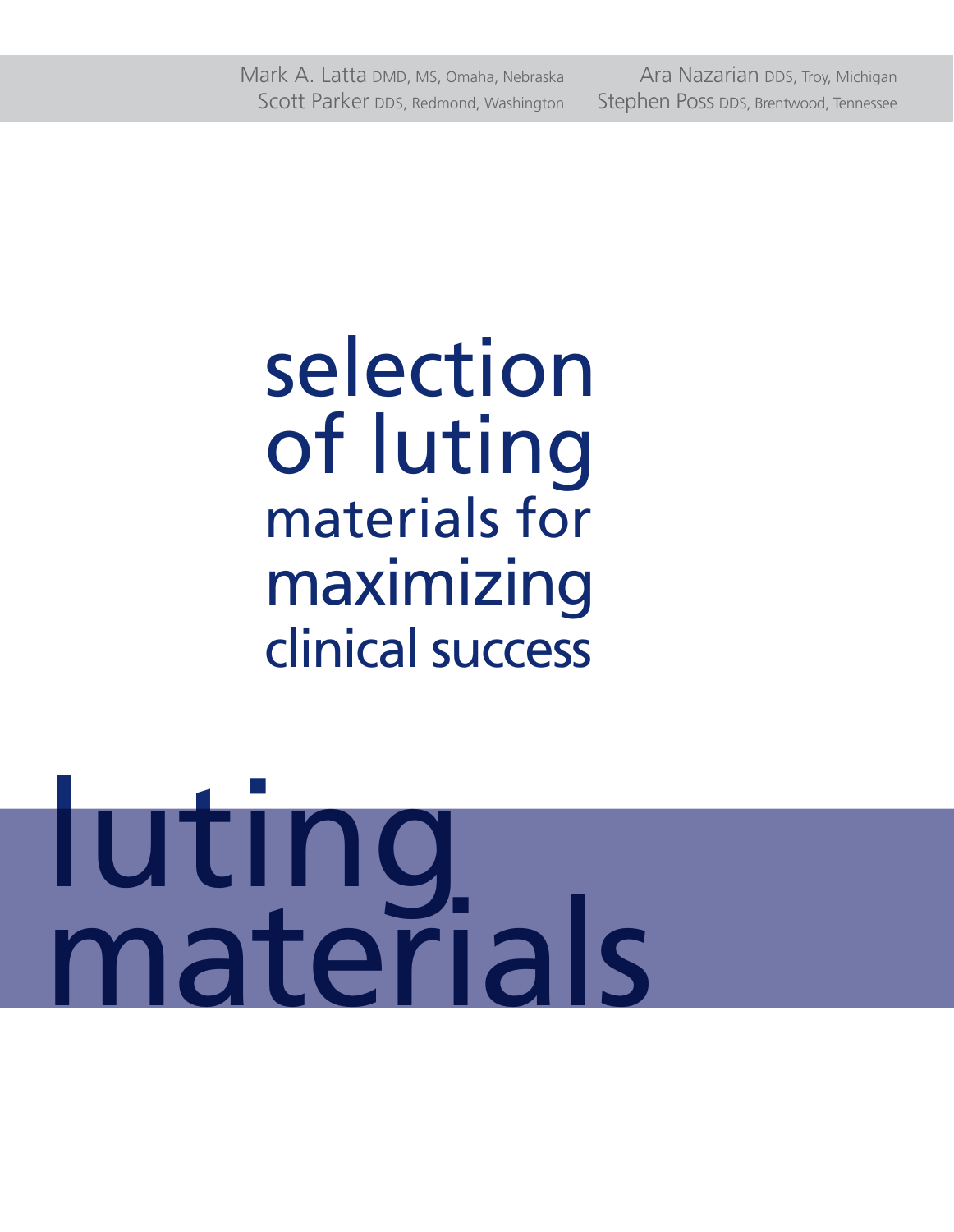Mark A. Latta DMD, MS Omaha, Nebraska Ara Nazarian DDS, Troy, Michigan Scott Parker DDS, Redmond, Washington Stephen Poss DDS, Brentwood, Tennessee

## **Abstract**

Glass ionomer (GIC), resin modified glass ionomer (RMGIC) and the newer self-adhesive resin base luting materials dominate the market for final cementation of indirect metal supported and metal-free restorations. Each class of material has definitive features and benefits and are selected based on the assessment of the dentist and the specific clinical condition and needs of the patient. This article will provide a review of these three classes of cements and illustrate the use of each class with three clinical case reports.

### **Introduction**

Glass ionomer cements (GIC) were introduced by Wilson and Kent in 1969 in an effort to combine in a luting cement the translucency and fluoride release of a silicate cement with the tooth structure adhesion potential of polycarboxylate cement. The classic glass ionomer formulation consists of a powder composed of a calcium, strontium or lanthanum aluminosilicate glass with fluoride added and a liquid acid phase. The liquid is typically a mixture of poly acrylic acid and may contain itaconic, maleic or small quantities of other organic acids.<sup>1</sup> The dispensing of the powder and liquid components is critical as too much powder will increase viscosity and decrease working time and too much liquid will reduce the physical properties of the set material. As a result most manufacturers offer encapsulated formulas suitable for mechanical mixing.

The working time for glass ionomer cements is typically shorter than zinc phosphate or polycarboxylate cements. When mixed appropriately, the materials should have a glossy surface and should flow easily allowing complete seating of the restoration without having to exert firm and sustained pressure.<sup>2</sup> Conventional glass ionomers exhibit a characteristic "snap set" can be visually noted by the appearance of a dull finish on the surface of the extruded excess cement. Managing when to remove excess cement and how to protect the cement margin in the early stage of set has been somewhat confusing. The chemistry of traditional glass ionomers is dependent on the water balance of the newly set material as the GIC contains water and releases water during the setting reaction. In the early stage of the setting reaction exposure to water will cause erosive loss of material, typical of any acid-base setting chemistry.<sup>3</sup> However isolating the materials from moisture for too long a time can lead to dehydration of the cement with microcracks being formed in the material. Some have suggested transitional protection of the early setting material by using a varnish to cover the exposed surface.<sup>1</sup> Others<sup>4</sup> have suggested that excess cement expressed from the cementation procedure should be left in place for 10 minutes and that this prevents erosion of the material at the marginal interface as it is protected by material that will be removed. As a practical matter however Mount<sup>2</sup> suggested that modern glass ionomer cements are fast-setting and have a high resistance to water degradation within 5 minutes. In any event, whatever clinical technique is selected should not have the cement margin isolated from the oral environment for more than 10 minutes to prevent degradation due to the dehydration effect.<sup>5</sup>

While the mechanical properties of glass ionomer cements, especially the modulus of elasticity and abrasion resistance have been questioned, conventional glass ionomer luting materials are noted for two key clinical benefits; adhesion to tooth structure and a slow and sustained fluoride release. Chemical adhesion to tooth structure is achieved via a chelation reaction of the GIC matrix with calcium and phosphate ions in enamel and dentin. A key attribute of these cements is the ability to "recharge" the fluoride in the matrix of the material by use of topically applied fluoride.<sup>6</sup> The immediate and sustained release of fluoride has been shown to have clear cariostatic effects.<sup>7</sup>

Resin –modified glass ionomer cements (RMGIC) were developed to in an effort to retain the clinical advantages of GIC such adhesion to tooth structure and base metals, fluoride release and biocompatibility, while improving the mechanical properties and moisture sensitivity.<sup>8,9</sup> The deficits in abrasion resistance and mechanical strength in conventional glass ionomers are primarily due to the relatively weak hydrogen bonding (compared to covalent bonding) between the aqueous polycarboxylate and silica gels of the matrix. While details of the chemistry of RMGICs vary, the primary concept is to create two separate networks, one glass ionomer type permitting tooth adhesion and high fluoride release and the other an acrylic polymer type generating strength.<sup>10</sup> RMGICs have the clinical benefits of extended working time and increased mechanical strength while maintaining most of the positive features of conventional GICs.<sup>11</sup> Resin-modified materials consist of mixtures of an acid-degradable glass and a mixture of polyacid and water soluble poly acrylate monomers. Upon mixing the acid-base reaction starts the setting reaction and the monomeric components are simultaneously set via a free-radical polymerization reaction. The setting reactions result in an interpenetrating network of polyacrylate (such as 2-hydroxyethy methacrylate-HEMA) and polyacrylate salts. This chemical approach forms a covalently bonded three-dimensional network.12 The visible light curing reaction reduces the erosion effect due to early exposure to moisture as well as the dehydration seen in the early setting reactions of conventional materials.

While it has been reported that fluoride release by RMGICs are quantitatively similar to conventional  $GICs<sup>11</sup>$  there is significant variability among RMGIC products and while a sustained and rechargeable release is present the amount of fluoride release is generally less in RMGIC materials compared to conventional materials.<sup>13</sup> It is not clear whether this generally lower level translates to a reduction in the anti-caries potential of RMGIC materials.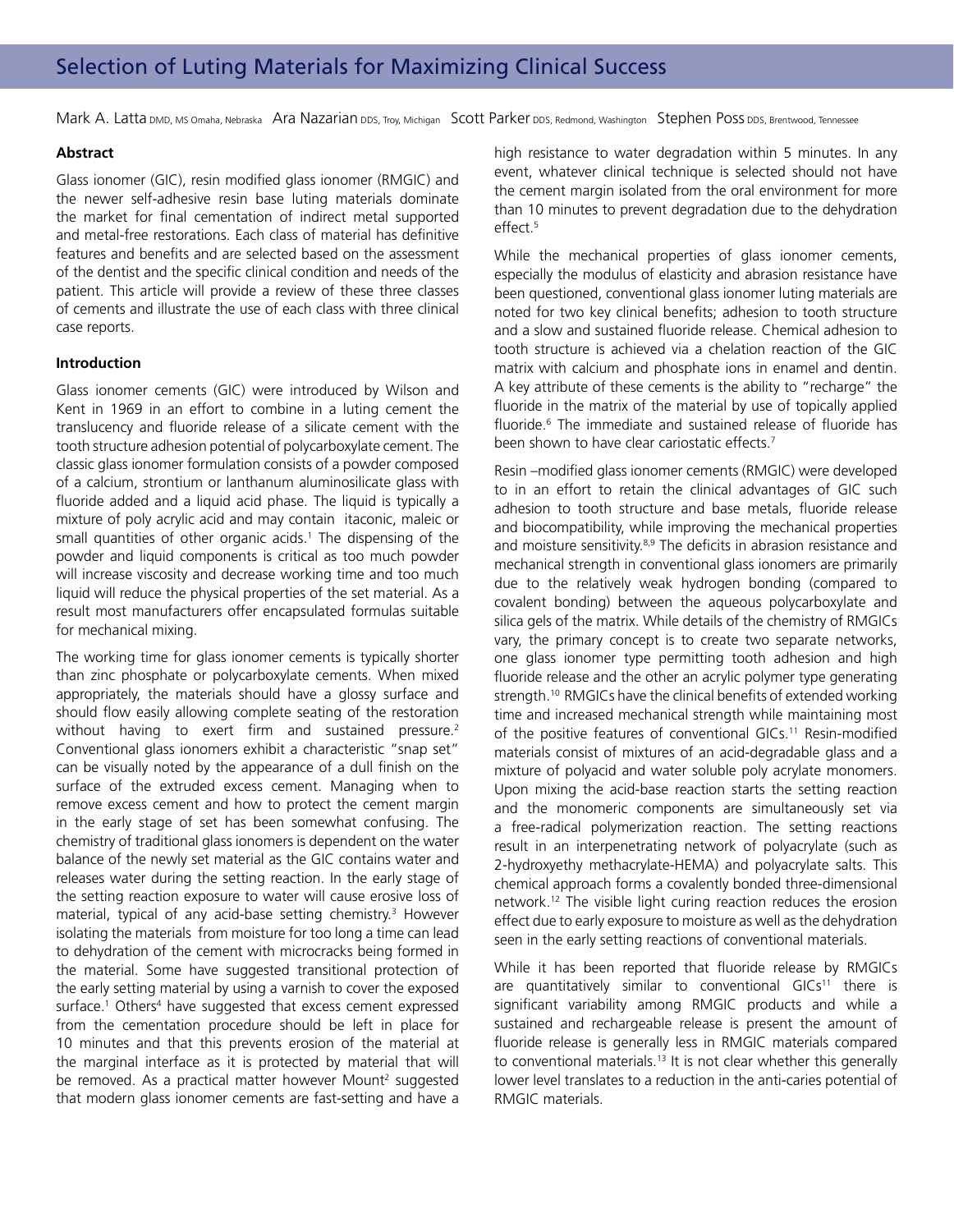Conventional resin cements have superior mechanical properties when compared to GICs and RMGICs<sup>14</sup> and can provide increased retention in low-retention clinical situations.15 However, conventional resin cements require the use of separate bonding systems for adhesion. The more complex steps in using a resin cement and adhesive can make the clinical technique more prone to error due to greater technique sensitivity.16 This may be associated with a higher than desired incidence of post operative sensitivity especially in posterior teeth where isolation of the operative field is more difficult. Multipurpose resin-based luting materials with self-etching characteristics have been developed as so-called "self-adhesive" cements. These materials eliminate the need for use of a separate adhesive system to facilitate bonding of the cement to the tooth structure. These products are designed to combine the favorable characteristics of different cements into a single product which in theory minimizes the application mistakes induced by the technique issues of conventional resins and their associated adhesive systems.<sup>17</sup>

The development of these cements re-introduces the concept of using the smear layer as a bonding substrate but using novel formulations that have the capability of penetration through the smear layer into the underlying dentin substrate.<sup>18</sup> Preservation of the smear layer, in contrast to cements used in conjunction with etch-and-rinse adhesive systems, may be a key factor in eliminating post cementation sensitivity. Self-adhesive cements do not require any pre-treatment of the tooth surface their single step clinical application is more similar to zinc phosphate and polycarboxylate cement.<sup>19</sup> In addition these cements are formulated to have both self-curing and visible light curing polymerization mechanisms.

The composition of these materials differs from RMGIC formulations in several key ways. First, in addition to ion releasing glasses, conventional silanated composite resin glasses are included imparting greater mechanical strength. Second, the phosphoric acid groups are connected to the reactive carbondouble bonds of the acrylate component via a carbon backbone. Using this kind of multi functional monomer more fully integrates the polyacrylate salt into the interpenetrating network. These materials typically contain both chemical and light induced radical polymerization reactions. The reactive phosphoric acid esters are negatively charged and the bonding mechanism is via interaction with the positively charged calcium ions in enamel and dentin.<sup>20</sup>

Numerous studies have shown that cements of this type exhibit excellent bond strength to prosthodontic materials<sup>21</sup> and that cement marginal microleakage scores are equal to or better than well tried cement systems<sup>22</sup>. While promising results have been shown in some studies in the ability of these cements to bond to dentin there is great variation in bond test data.23,24 It is generally conceded that adhesion values are greater when the cements have been exposed to visible light for curing compared to values

generated when the cements are only auto-cured.23 Enamel adhesion values are however consistently below that generated using conventional resin cements with enamel/dentin adhesive systems unless phosphoric acid conditioning is employed on enamel with the self-adhesive cement.<sup>24</sup>

The general consensus is that when cementing all-ceramic restorations, use of a resin cement is important for maximizing the resistance to fracture of these prosthodontic materials. One study showed equivalent fracture resistance of aluminum oxide crowns when cemented with a conventional or self-adhesive cement.25 However aluminum oxide is a relatively high strength material and may not rely on the bonding and reinforcement of the cement as much as lower strength ceramics such as the very translucent high-leucite materials. For this reason, it is recommended that self-adhesive cements be avoided when placing all-ceramic restorations made from non metal supported feldspathic or high-leucite ceramics.<sup>26</sup> It appears that restorations made from higher strength materials such as lithium disilicate, aluminum oxide or zirconium oxide can be luted with these cements without increasing the risk of fracture failure.<sup>27</sup> Because of the significantly lower enamel adhesion inherent with these materials, primarily enamel supported restorations such as veneers should not be cemented with the self-adhesive systems unless steps are taken to treat the enamel with a procedure to increase the bond strength.

The selection of the most appropriate luting material is based on the clinician's evaluation of the clinical situation, the patient needs and the subjective preference the operator has for materials with specific handling characteristics. As a general statement GICs, RMGICs and self-adhesive cements can be used routinely for all metal supported restorations as well as for restorations fabricated from higher strength ceramics. The only relative contraindication for all three of these cements is when bonding feldspathic or leucite ceramics or when bonding to enamel is a paramount importance (such as when using a veneer). When considering applying these materials to specific clinical situations, each material has advantages that should be considered. Conventional glass ionomers have the highest and most sustained fluoride release but lack physical strength. Resin-modified glass ionomers have somewhat lower fluoride release but improved physical properties and compared to glass ionomers. Self-adhesive systems have the least anti-caries properties but the best physical properties and their intrinsic adhesion capability to dentin makes them attractive for preparations with less retention and resistance form than is considered ideal.

The following clinical cases illustrate the use of three cements representing each of these three cement categories. Riva Luting is a conventional glass ionomer, Riva Luting Plus is a resin-modified glass ionomer and seT is a resin based self-adhesive cement.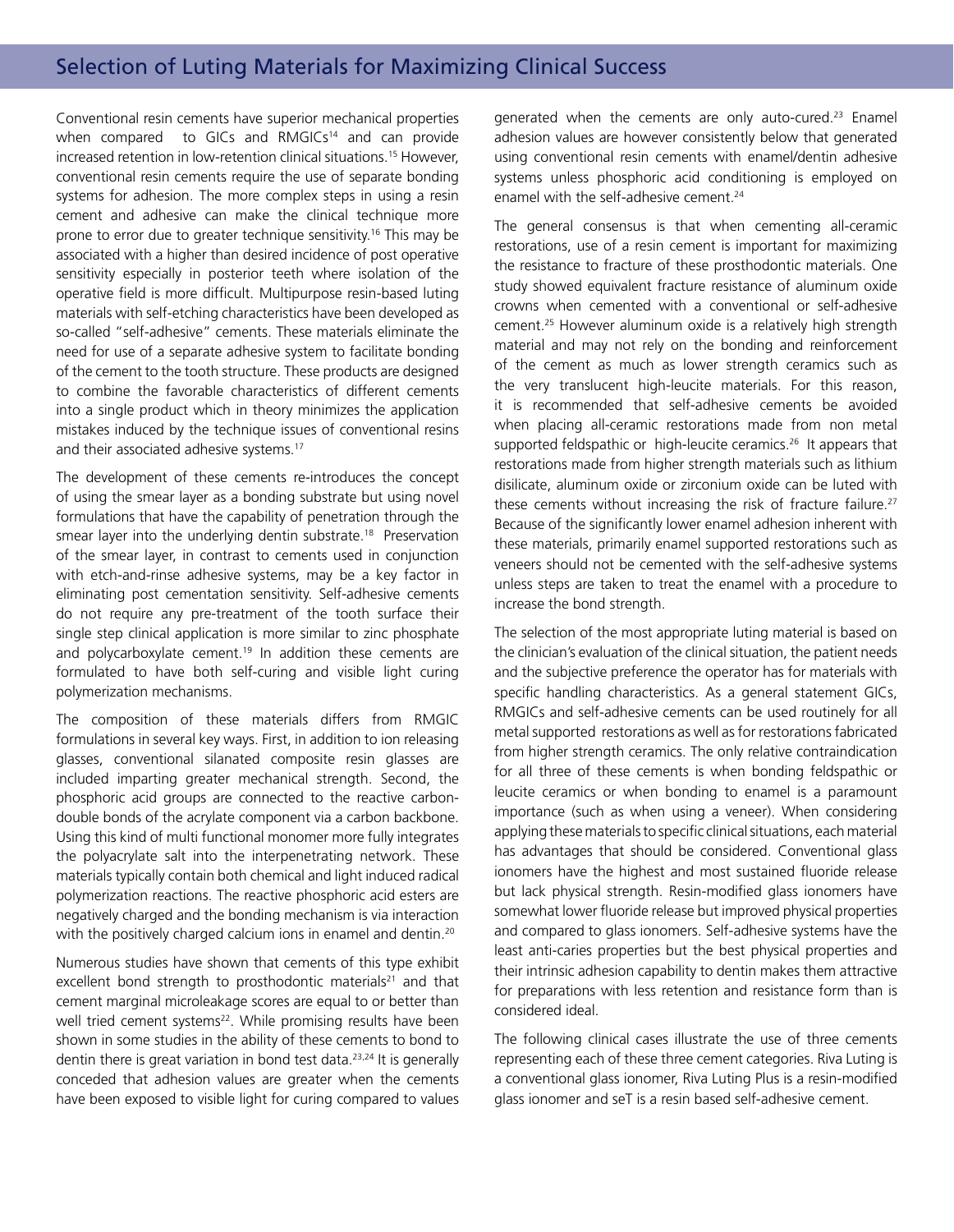# Clinical Cases

### **Clinical Case 1 -** *Dr. Ara Nazarian*

The patient presented with discomfort in the lower left region of her mouth. Upon clinical examination, it was evident that teeth # 19 and #20 had large amalgam restorations that were fractured with recurrent decay (Figure 1-1). The radiographs on #19 showed recurrent decay beneath the restoration extending near the pulp. The patient complained of discomfort on biting hard foods with occasional sensitivity to cold. The diagnosis was determined to be recurrent caries on tooth #20. Tooth #19 was diagnosed with a pulpitis secondary to deep recurrent decay and tooth fracture.

The patient agreed to treatment, and was advised of all risks, benefits, and alternatives for care. The patient was anesthetized and amalgam removal was achieved using a carbide bur. The diagnosis of recurrent decay was confirmed. (Figure 1-2) Using direct composite material, tooth #20 was restored incrementally. Due to the extent of decay and deep crack on tooth #19, it was advised that the patient have endodontic therapy. (Figure 1-3) Root canal therapy was completed on this tooth (Figure1-4), and a core build up was placed using Riva Self Cure glass Ionomer material (SDI) (Figure 1-5). Once the core material was completely cured, the tooth was prepared for a full coverage crown using a chamfer diamond bur. (Figure 1-6) It was necessary to extend the crown margins subgingival in order for the margins to be on solid tooth structure since the decay had spread deeply below the gingival margin. An impression was made and a provisional restoration was placed. Two weeks later the patient retuned for placement of a porcelain fused to metal crown on tooth #19. The provisional restoration was removed and the preparation was inspected for final cementation. After a bite-wing X-ray was taken to confirm full seating of the crown and the contacts and margins verified.

Because of the moderate to high caries risk of the patient and the active subgingival margin the crown restoration was cemented using Riva Luting Glass Ionomer cement (SDI). (Figures 1-7 and 1- 8) Riva Luting is a conventional glass ionomer cement with high fluoride release and excellent handling and physical properties.



**Figure 1-1.** Recurrent decay found radiographically under the amalgams in teeth #19 and 20. Tooth #19 is symptomatic and has evidence of fracture.



**Figure 1-3.** Caries removal in #19 revealed tooth fracture and decay in close proximity to the pulp. Endodontic therapy was initiated.



**Figure 1-5.** Core build-up using Riva Self Cure glass ionomer restorative.



**Figure 1-2.** Following removal of amalgam and recurrent decay, it was determined that #20 could be restored with direct composite. Tooth #19 had significant decay.



**Figure 1-4.** Completion of endodontic therapy.



**Figure 1-6.** Tooth prepared for full crown.



**Figure 1-7.** Loading crown with Riva Luting glass ionomer cement.



**Figure 1-8.** Final restoration.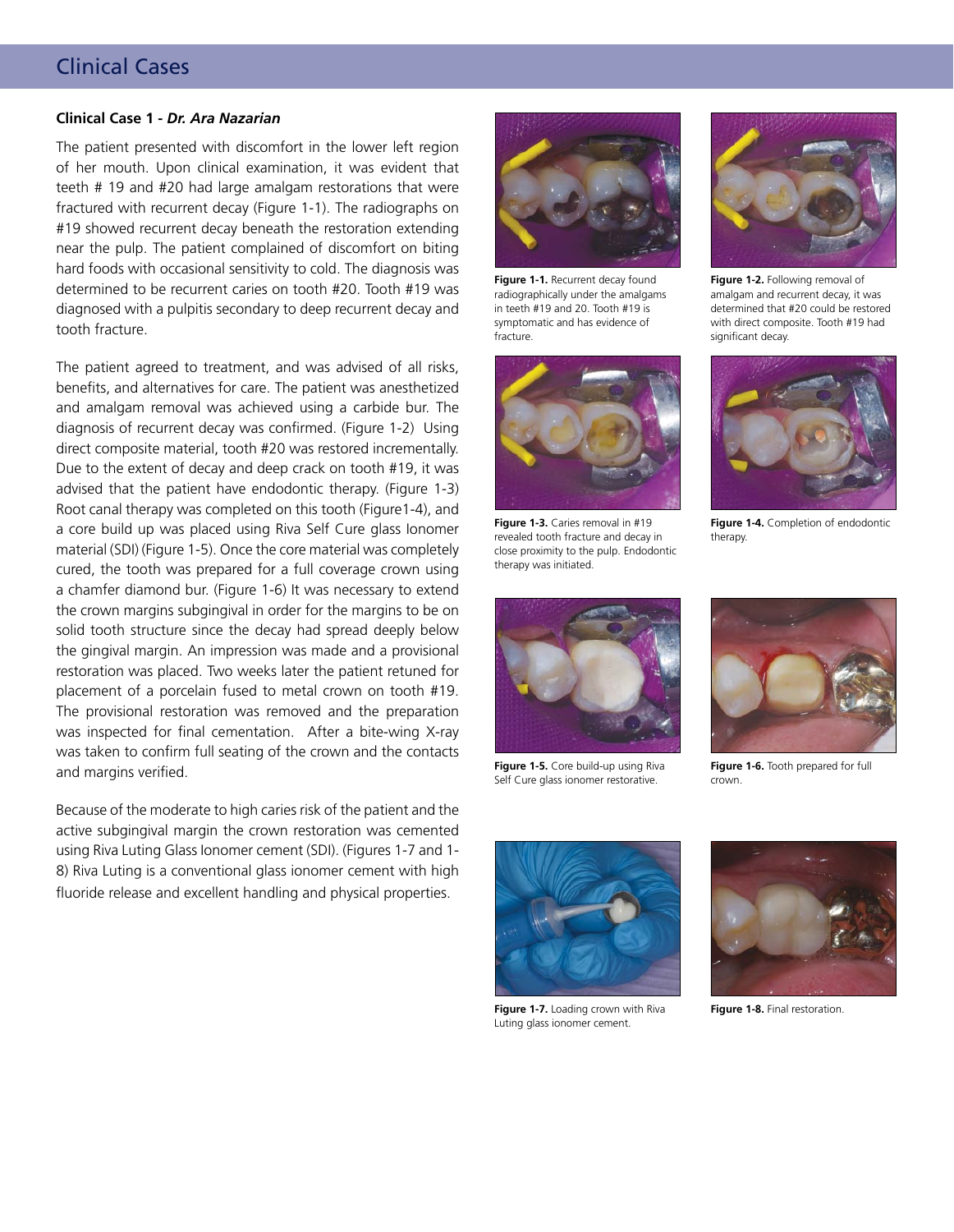# Clinical Cases

## **Clinical Case 2 -** *Dr. Scott Parker*

The patient initially presented with significant posterior attrition, with an anterior open bite and several discolored anterior teeth. Following a full occlusal analysis it was determined that the best approach would be orthodontic treatment followed by a full mouth reconstruction using porcelain fused to metal restorations in the posterior and all ceramic zirconia restorations in the anterior. The orthodontics was enhanced with maxillary and mandibular surgery prior to restoring the occlusion (Figures 2-1, 2-2, 2-3). The zirconia restorations combine excellent esthetics with high strength for the anterior restorations. The central incisors are shown in Figure 2-4 at the try-in. For final cementation for both the metal ceramic and zirconia restorations, Riva Luting Plus was selected for its excellent fluoride release, high strength, and good adhesion properties. In addition Riva Luting Plus a resin-modified glass ionomer offers extended working time ideal for cementing multiple restorations.

Figure 2-5 shows the central incisors at initial placement the cement excess evident. Figure 2-6 shows the ease of removing the excess with a dental explorer. The completed anterior segment is shown in Figure 2-7 and the completed maxillary and mandibular occlusal views are shown in Figures 2-8 and 2-9 respectively.





**Figure 2-1. Figure 2-2.**





**Figure 2-5.** At initial placement the cement excess evident.



**Figure 2-7.** Completed anterior segment.



**Figure 2-9.** Completed mandibular occlusal view.



**Figure 2-3. Figure 2-4.** The central incisors are shown at the try-in.



**Figure 2-6.** Ease of removing the excess with a dental explorer.



**Figure 2-8.** Completed maxillary occlusal view.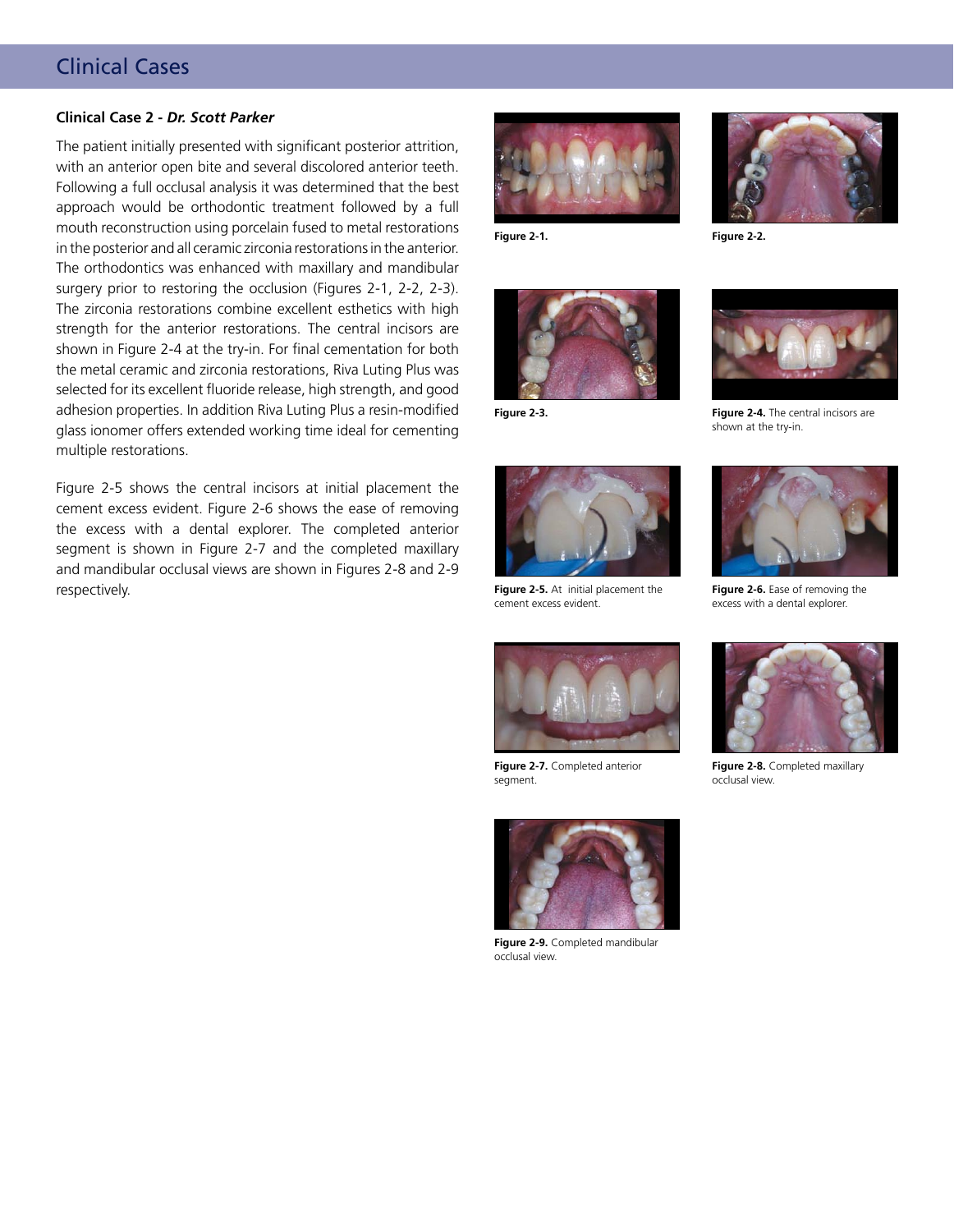# Clinical Cases

## **Clinical Case 3 -** *Dr. Stephen D. Poss*

A 42 year old female presented with a MOD amalgam with rough edges on tooth #19. The entire mesial and distal lingual cusp were fractured. (Figure 3-1) With the existing fractures in the tooth the best treatment option was determined to be a full coverage restoration. The patient expressed a preference for a high strength metal-free crown material. Following informed consent, the patient was given anesthesia and the tooth was prepared for an all-ceramic crown. (Figure 3-2) A polyvinyl impression was taken. A bis-acrylic provisional was fabricated and temporary cement was used to place the provisional.

When the patient returned the zirconium oxide all-ceramic crown was inspected on the die for fit and shade inspection (Figure 3-3). After anesthesia was administered the provisional was removed. The temporary cement residue was removed and the tooth thoroughly cleaned. The crown was placed on the tooth to verify the fit and contacts. The all-ceramic crown was cleaned and prepared for cementation. Because of the posterior location of the tooth and the relatively short clinical crown leading to reduced retention and resistance, seT self-adhesive cement was selected for its high physical properties and bonding properties. This material is a is a self-etch, self-adhesive resin cement. It is a one step cement that leaves the smear layer intact and as such has minimal to no post-operative sensitivity. seT is light cured and self cured and can be used with porcelain fused to metal crowns, all-ceramic crowns including zirconia, and with fiber or metal post systems. seT is radiopaque and has a very low film thickness.

The seT capsule was activated with a Riva applicator (SDI) and placed in the Ultramat 2 amalgamator (SDI) for ten seconds. seT was then applied to bonding surfaces of the crown (Figure 3- 4). The all-ceramic crown was seated with light pressure. After two minutes, the excess marginal material can be spot cured with a dental curing light for 2-3 seconds and the excess cement carefully removed (Figure 3-5). A final margin cure of 20 seconds on the buccal and lingual surfaces is done before the procedure is completed (Figure 3-6). When visible light curing is not used seT the self-curing time duration is 5 minutes.

### **Summary**

Riva Luting, Riva Luting Plus and seT self-adhesive cements offer the dentist a wide range of utility for nearly all luting situations. Riva Luting offers excellent and consistent mixing stability, high fluoride release and the characteristic snap set of conventional glass ionomers. Riva Luting Plus is a resin-modified glass ionomer with excellent fluoride release, enhanced physical properties and extended working time for ease of operator use. seT is a unique self-adhesive resin cement with excellent adhesion to dentin and the convenience of dual-curing chemistry.



**Figure 3-1.** The patient presented with a complaint of a broken tooth on #19. The complete lingual wall of the tooth is fractured.



**Figure 3-3.** Complete restoration check for fit contact and shade on the working model.



**Figure 3-5.** After seating the crown with firm pressure and waiting for 2 minutes, the excess cement was tack cured with a visible light for 2 seconds and the excess removed.



**Figure 3-2.** Full coverage, chamfer margin preparation for all-ceramic zirconia restoration.



**Figure 3-4.** SDI self-adhesive cement seT being placed into final restoration from capsule mix/delivery system.



**Figure 3-6.** The final restoration in place.

### **References**

- 1. Wilson AD, Nicholson JW. Acid-base cement-``` their biomedical and industrial applications. New York: Cambridge University Press; 1993. p 1-383.
- 2. Mount GJ. An atlas of glass ionomer cements, a clinicians guide. 3rd edition. New York: Martin Duntiz; 2002. P 1-73.
- 3. Johnson GH, Hazelton LR, Bales DJ, et.al. The effect of resin-based sealer on crown retention for three types of<br>- cement. J Prosthet Dent 2004;91(5):428-35.<br>4. Curtis SR, Richards MW, Meiers JC. Early erosion of glass 1993;6(6):553-7.
- 5. Rosenstiel SF, Land MF, Crispin BJ. Dental luting agents: a review of the current literature. J Prosthet Dent 1998; 80(3):28—301.
- 6. Cildir SK, Sandalli N. Fluoride release/uptake of glass ionomer cements and polyacid-modified composite resins.
- Dent Mater J 2005; 24(1):92-7. 7. Guzman-Armstrong S, Warren JJ. Management of high caries risk and high caries activity patients: rampant caries control program (RCCP). J Dent Educ 2007; 71(6): 767-75.
- 8. Xie D, Branltey WA, Culbertson BM, Wang G. Mechanical properties and microstructures of glass ionomer
- cements. Dent Mater 2000; 16:129-38.<br>9. Lacefield WP, Reindl MC, Retief DH. Tensile bond strength of glass ionomer cement. J Pros Dent 1985; 53: 194-98.<br>10. Mathis RS, Ferracane JL. Properties of a glass-ionomer/resin-
- 
- 11. Mitra SB. Adhesion to dentin and physical properties of a light-cured glass-ionomer liner/base. J Dent Res 1971; 70:72-4.<br>12. Yelamanchili A, Darvell BW. Network competition in a resin-modfied glass-ionomer cement. Den relation.com<br>24:1065-69.
- 13. Levallois B, Fovet Y,l Lapeyre L, Gal JY. In vitro fluoride release from restorative materials in water versus artificial
- saliva medium (SAGF). Dent Mater 1998; 14: 441-47.<br>14. Piwowarczyk A, Lauer HC. Mechanical properties of luting cements after water storage. Oper Dent 2003; 28:535-42.<br>15. El-Mowafy O. The use of resin cements in restorati 2001; 67:97-102.
- 16. Christensen GJ. Seating nonmetal crowns or fixed partial dentures with resin cement. J Am Dent Assoc 1998;
- 129:239-41. 17. Ibarra G, Johnson GH, Geurtson W, Vargas MA. Microleakage of porcelain veneer restorations bonded to enamel
- and dentin with a new self-adhesive resin-based cement. Dent Mater 2007;23: 218-25.<br>18. Reis A, Grandi V, Carlotto I, et.al. Effect of smear layer thickness and acidity of self-etching solutions on early and<br>long term bond
- 19. Diaz-Arnold AM, Vargas MA, Haselton DR. Current status of luting agents for fixed prosthodontics. J Prosthet Dent 1999;8:135-41.
- 20. Gerth HU, Dammaschke T, Zuchner H, Schafer E. Chemical analysis and bonding reaction of Rely X Unicem and Bifix composites: a comparative study. Dent Mater 2006; 22: 934-41.
- 21. Piwowarczyk A, Lauer HC, Sorenson JA. In vitro shear bond strength of cementing agents to fixed prosthodontic
- restorative materials. J Prosthet Dent 2004; 92(3):265-73.<br>22. Behr M, Rosentritt M, Regneet T, Lang R Handel G. Marginal adaptation in dentin of a self-adhesive universal resin<br>cement compared with well-tried systems. Den
- 23. De Munck J, Vargas M, Van Landuyt K, Hikita K, Lambrechts P, Van Meerbeek B. Bonding of an auto-adhesive<br>Iuting material to enamel and dentin. Dent Mater 2004; 20:963-71.<br>Holderegger C, Sailer I, Schuhmacher C. et.al
- 2008; 24:944-50. 25. Komine F, Tomic M Gerds T Strub JR. Influence of different adhesive cements on the fracture strengths of aluminum
- 
- oxide ceramic posterior crowns. J Prosthet Dent 2004; 92:359-64.<br>26. Personal communication, Dr. George Tysowsky, Ivoclar/Vivadent North America Amherst New York USA.<br>27. Conrad HJ,Seong WJ,Pesun IJ. Current Ceramic Ma Review. J Prosth Dent 2007;98-389-404.